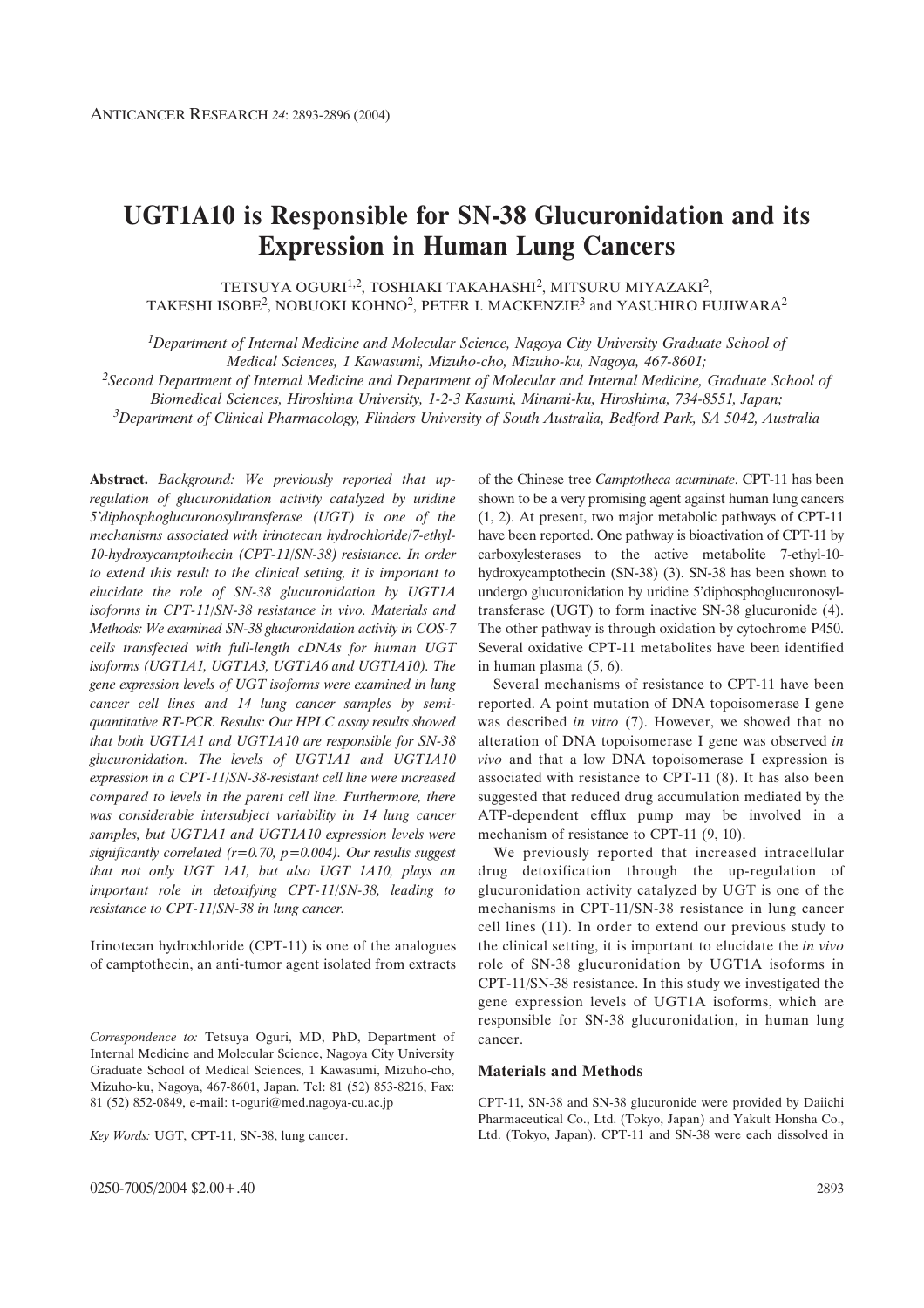dimethyl sulfoxide (DMSO) and stored at  $-80^{\circ}$ C. All other chemicals were commercial products of analytical grade.

COS-7 cells transfected with the full-length cDNA of the human UGT 1A isoforms (UGT1A1, UGT1A3, UGT1A6 and UGT1A10) were as described previously (12). Human lung adenocarcinoma cells, PC-7 and their CPT-11/SN-38-resistant cells, PC-7/CPT, were kindly provided by Dr. Nagahiro Saijo (National Cancer Center Research Institute, Tokyo, Japan). All cells were maintained in RPMI 1640 medium (Nissui Co., Tokyo, Japan) supplemented with 10% heat-inactivated fetal calf serum (Mitsubishi Kasei Co., Tokyo Japan), penicillin (100 U/ml) and streptomycin (100 mg/ml) in a humidified chamber (37 $^{\circ}$ C, 5% CO<sub>2</sub>).

Fourteen lung cancer samples from 14 patients (12 males and 2 females; age range 57–86 years, median 68 years) admitted to Hiroshima University Hospital, Japan were studied. Fresh lung cancer samples were obtained during autopsy after informed consent had been obtained. Of these patients, 11 had non-small cell carcinoma and 3 had small cell carcinoma. Eight samples were obtained from patients who had never received chemotherapy while six samples were obtained from patients who were administered platinum drug-containing chemotherapy. The tissues were frozen in liquid nitrogen and stored at -80°C until analysis.

The SN-38 glucuronidation activities of microsomal preparations from cDNA-transfected COS-7 cells were measured as described previously  $(11, 12)$ . Briefly, the reaction mixture  $(200 \mu l)$  containing  $5 \mu M$  SN-38, 5 mM MgCl<sub>2</sub>, 2mM uridine 5'-diphosphoglucuronic acid, 200 µg microsomal preparations from cDNA-tranfected COS-7 cells and 0.2 M Tris-HCl (pH 7.4) was incubated at  $37^{\circ}$ C for the indicated periods. The reaction was terminated by the addition of 1000  $\mu$ l methanol. After centrifugation at 15000 rpm for 5 min, the supernatant was evaporated to dryness. The SN-38 glucuronide concentrations were determined using a modified high-performance liquid chromatography (HPLC) assay as previously reported (13). Authentic SN-38-glucuronide was used as the standard.

Total cellular RNA extraction and cDNA synthesis were performed as described previously (14). The reverse-transcribed cDNA from each sample was amplified by reverse-transcription polymerase chain reactions (RT-PCR) using specific primers based on UGT1A1, UGT1A10 and  $\beta$ -actin (internal control) gene sequences. We used the UGT1A1 and UGT1A10 primers and PCR conditions as described previously (15). The PCR products were 644 and 478 base pairs long, corresponding to UGT1A1 and UGT1A10, respectively. For a control we used the  $\beta$ -actin gene primers and PCR conditions described previously (14). PCR products were electrophoresed on 2% (w/v) agarose gels, transferred to nylon membranes (Hybond N+; Amersham) and detected by hybridization with 32P-labeled cDNA probes. After washing each filter, the radioactivity level was measured with a laser imaging analyzer (BAS-2000; Fuji Photo Film, Tokyo, Japan). The radioactivity associated with the gene expression level in each sample was expressed relative to that from the  $\beta$ -actin expression level in that sample.

Contingency table analyses based on  $\chi^2$  statistics were used to determine the significance of association between categorical variables. All the gene expression levels were skewed towards higher expression levels and were subjected to logarithmic transformation to approximate more closely to a normal distribution. Subsequently Pearson's correlation analysis was performed. The differences at *p* values of less than 0.05 were considered significant.



Figure 1. *The reaction mixture containing 5*  $\mu$ *M SN-38 and 200*  $\mu$ *g microsomal preparations from cDNA-transfected COS-7 cells was* incubated at 37°C. Although we could not determine the exact values of *Km and Vmax, we detected SN-38 glucuronide formation in both UGT1A1- and UGT1A10-transfected cells. SN-38 glucuronide was not detected in mock-transfected cells or in cells transfected with UGT1A3 or UGT1A6.*

#### **Results**

*UGT1A isoform activity by HPLC assay.* The UGT activities of microsomal preparations from cDNA-transfected COS-7 cells towards SN-38 were determined. After 2 hours of incubation, there were measurable amounts of SN-38 glucuronide not only in the cells transfected with UGT1A1, but also in cells transfected with UGT1A10, with the amount present being time-dependent. In contrast, SN-38 glucuronide was not detected in mock-transfected cells or in cells transfected with UGT1A3 or UGT1A6 (Figure 1).

*UGT1A1 and UGT1A10 gene expression.* In order to investigate whether the expression of both genes is associated with resistance to CPT-11/SN-38, we examined gene expression in CPT-11/SN-38-resistant human lung cancer cells, in PC-7/CPT cells and in their parent PC-7 cells. We detected UGT1A1 and UGT1A10 gene expression in PC-7/CPT cells but not in PC-7 cells, indicating that the expression levels for both genes increased in CPT-11/SN-38-resistant cells (Figure 2).

We next examined the expression levels of both genes in 14 lung tumor samples obtained from 14 lung cancer patients. There was considerable intersubject variability in the levels of expression of the UGT1A1 and UGT1A10 genes, but within subjects the levels were significantly correlated (*r=*0.70, *p=*0.004, using Pearson's correlation analysis; Figure 3).

#### **Discussion**

This study demonstrated that both UGT1A10 and UGT1A1 are responsible for SN-38 glucuronidation. To our knowledge, this is the first study to examine gene expression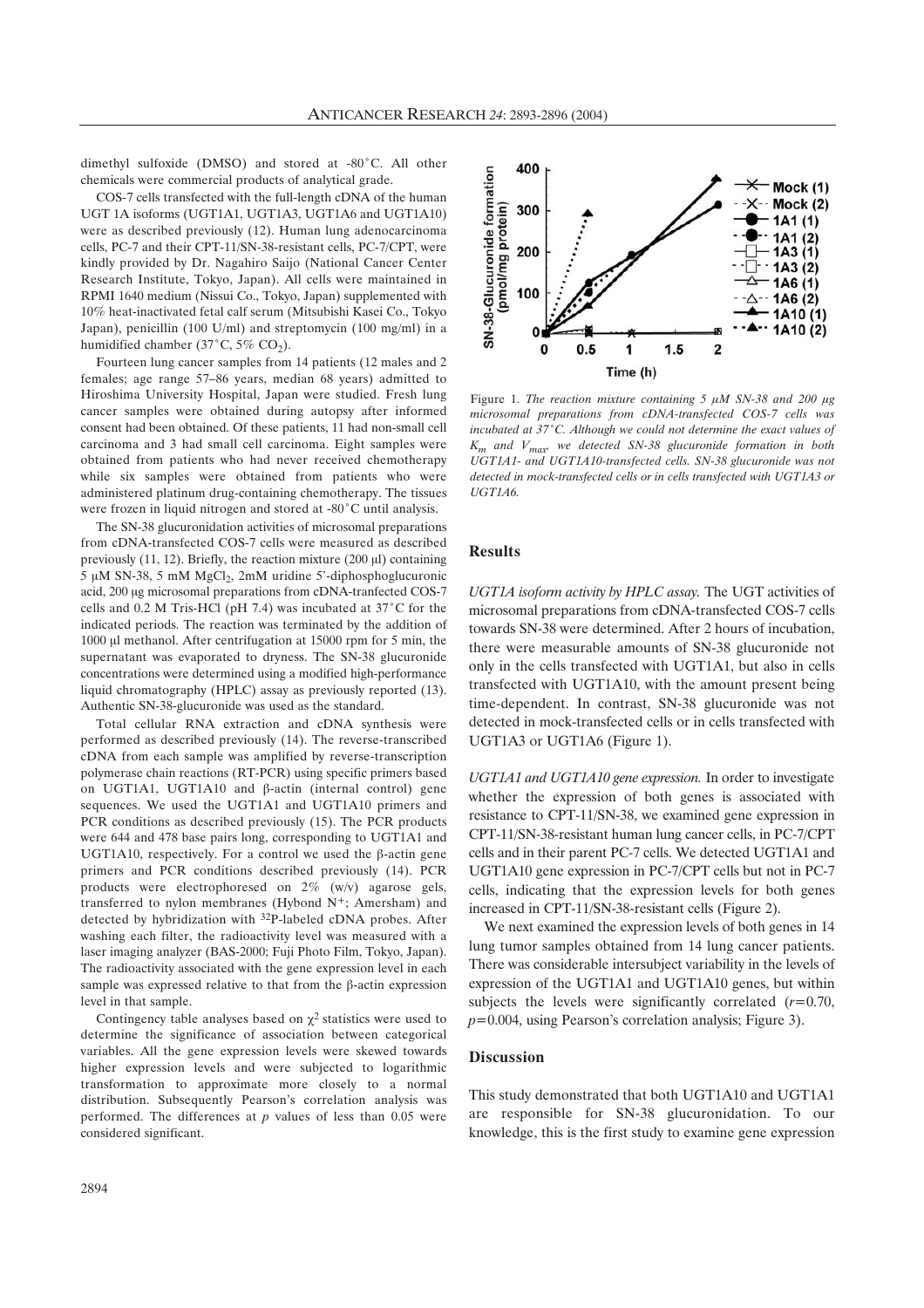

Figure 2. *Expression of UGT1A1 and UGT1A10 genes in PC-7/CPT cells compared with those in PC-7 cells by ethidium bromide staining.*

levels of UGT1A1 and UGT1A10 in lung cancer samples. Our data show that the expressions of UGT1A1 and UGT1A10 genes are significantly correlated.

UGT1A1 was first identified as a main UGT1A isoform involved in SN-38 glucuronidation (4) and our present results confirm this. More recent reports showed that UGT1A7 and UGT1A9 also lead to major components for SN-38 glucuronidation, whereas UGT1A6, UGT1A8 and UGT1A10 play minor roles in SN-38 glucuronidation (16, 17). Although we could not determine the exact values of *Km* and *Vmax*, we detected SN-38 glucuronide formation in both UGT1A1- and UGT1A10-transfected cells. Furthermore, we did not detect any SN-38 glucuronide formation in UGT1A6 cells. The reason for the discrepancy between our and previous results is unknown, and hence further studies may be required to elucidate the precise role of UGT1A10 in CPT-11/SN-38 metabolism.

The liver and gastrointestinal tract are the major sites of drug metabolism. UGT1A1, UGT1A3, UGT1A4, UGT1A6 and UGT1A9 are expressed in hepatic tissue, whereas UGT1A1, UGT1A3, UGT1A4, UGT1A6 and UGT1A10 are expressed in biliary tissue (15). In the gastrointestinal tract, UGT1A3, UGT1A6, UGT1A7 and UGT1A10 are expressed in gastric tissue, whereas UGT1A1, UGT1A3, UGT1A4, UGT1A6, UGT1A8, UGT1A9 and UGT1A10 are in colon tissue (18, 19). The differential distribution of UGT1A loci indicates that the transcriptional regulation of UGT1A isoforms is tissue-specific.

The existence of genetic polymorphisms among members of the UGT1A1 isoforms affects the glucuronidation of SN-38, leading to a protective role of these enzymes in the toxicity of CPT-11 (20); however, polymorphism of UGT1A10 has not been described. Diarrhea is recognized as the main dose-limiting toxicity of CPT-11, being caused by high levels of SN-38 that are retained for a long period in the intestine. SN-38 glucuronide is excreted into the bile and urine and part of it is deconjugated by  $\beta$ -glucuronidase of the intestinal microflora (21, 22). Considering that UGT1A10 is



Figure 3. *The relationship between UGT1A1 and UGT1A10 gene expression in lung cancer samples. Statistical differences were analyzed using Pearson's correlation analysis. A probability value of p<0.05 was considered indicative of significance.*

predominantly expressed in the gastrointestinal tissues, the SN-38 glucuronidation capacity of intestinal UGT1A10 may be another important determinant of CPT-11-related diarrhea.

The intracellular activity of detoxification-related enzymes is associated with drug sensitivity/resistance. We previously demonstrated that up-regulation of glucuronidation activity catalyzed by UGT contributes to resistance to CPT-11/SN-38 (11). These results lead to the hypothesis that expression of UGT1A isoforms involved in SN-38 glucuronidation is a determinant of CPT-11/SN-38 efficacy against cancers. We examined levels of UGT1A1 and UGT1A10 expression in human lung cancer cell lines and found increased expression of both genes in CPT-11/SN-38-resistant cells compared to that of the parent cells. Furthermore, because there are few reports describing the expression levels of UGT1A isoforms in cancers, we examined the expression levels of UGT1A1 and UGT1A10 genes in lung cancers, which revealed considerable intersubject variability and coordinate expression of both UGT1A1 and UGT1A10 genes. These results suggest that the capacity of SN-38 glucuronidation by UGT1A isoforms differs between individual cancers, leading to the resistance to CPT-11. In addition, the up-regulation of drug-efflux pumps is considered another determinant for drug resistance, and SN-38 glucuronides are reported as a substrate for several such pumps (10, 23). We suggest that a combination of increased activity of the efflux pump and/or increased detoxification is required for drug resistance (14), and hence future studies should investigate the combination of increased activity of the SN-38 glucuronide efflux pump and increased detoxification by the UGT1A family in drug resistance.